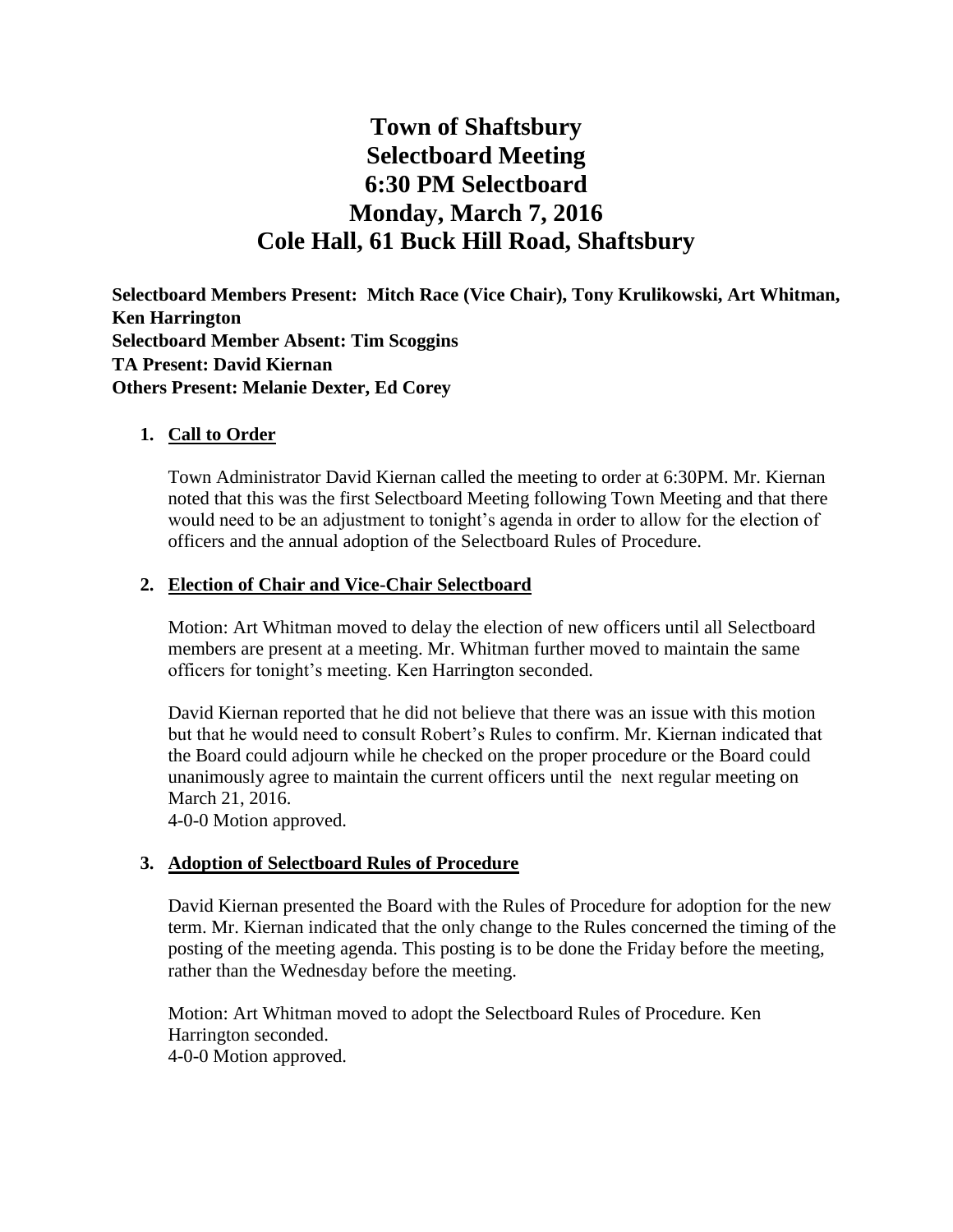#### **4. Conflict of Interest Statement**

NONE

## **5. Approval of Minutes**

David Kiernan presented the Meeting Minutes, with corrections, from the Regular Meeting on February 15, 2016.

Motion: Mitch Race moved to approve the minutes from the Regular Meeting on February 15, 2016. Ken Harrington seconded. 3-0-1 Motion approved (Art Whitman abstained as he was not present at February 15,

2016 meeting).

# **6. Warrants**

Motion: Art Whitman moved to approve Check Warrant #25 in the amount of \$1,297.63. Tony Krulikowski seconded. 4-0-0 Motion approved.

Motion: Tony Krulikowski moved to approve Check Warrant #29 \$19,863.74. Art Whitman seconded. 4-0-0 Motion approved.

Motion: Tony Krulikowski moved to approve Check Warrant #39 \$1,000.00 for the good faith deposit on 510 North Road. Art Whitman seconded. 4-0-0 Motion approved.

Motion: Tony Krulikowski moved to approve Retirement Warrant #37 \$127.21. Art Whitman seconded. 4-0-0 Motion approved.

Motion: Tony Krulikowski moved to approve Payroll Warrant in the amount of \$18,618.68. Art Whitman seconded. 4-0-0 Motion approved.

Motion: Tony Krulikowski moved to approve Check Warrant #26 in the amount of \$31,534.01. Art Whitman seconded. 4-0-0 Motion approved.

# **7. Announcements**

NONE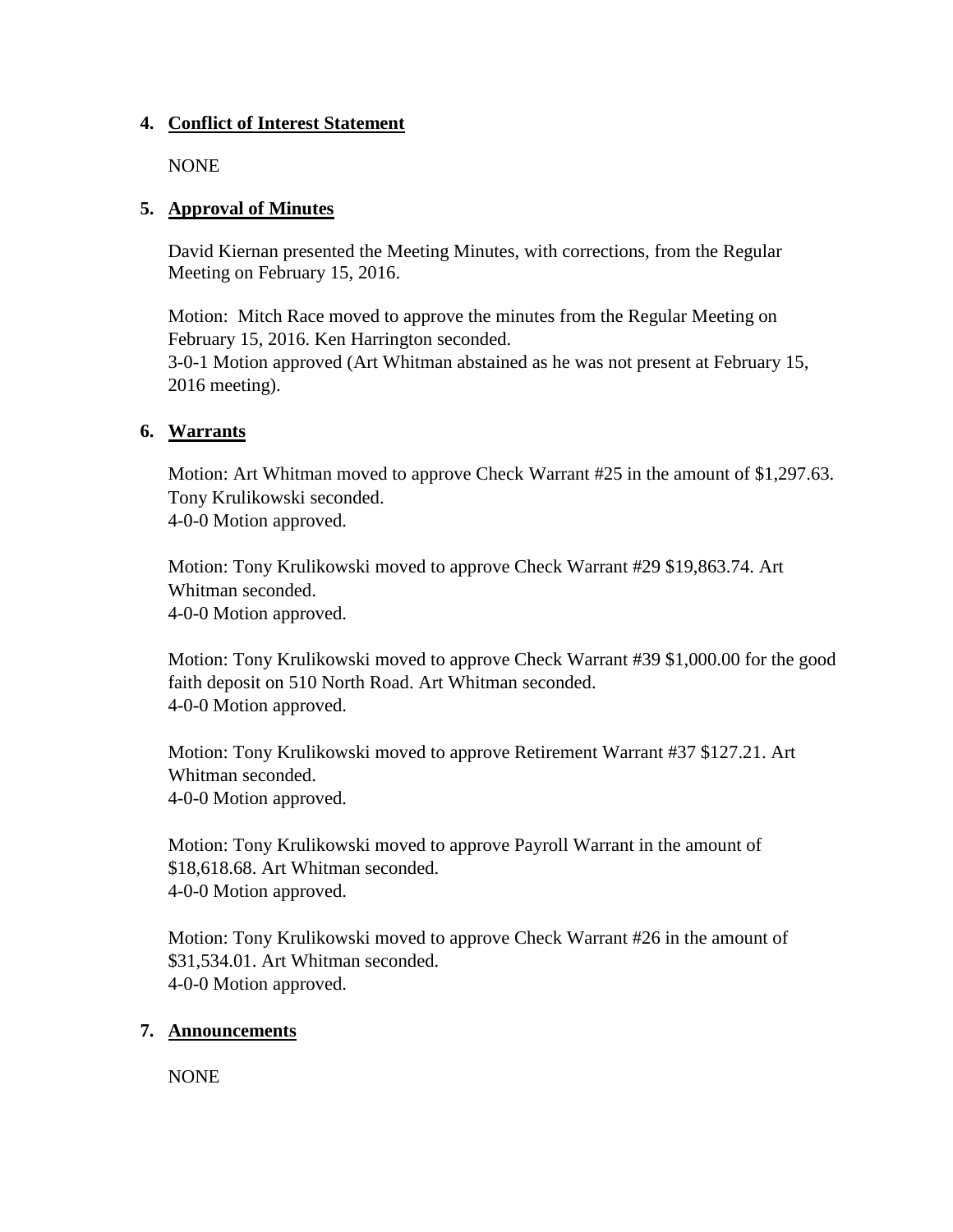#### **8. Public Comments**

Ed Corey came before the Selectboard and read a statement that is incorporated with these Minutes as Exhibit A. Mr. Corey indicated in his statement that he had been in touch with State officials regarding his assertions that the water at the former landfill site is contaminated. Mr. Corey said that he has also asked the State to check the water at the former landfill for "PFOCs" (PFOAs).

Mitch Race asked Mr. Corey is he was aware of any dumping at the former landfill site that the general public is not aware of. Ed Corey replied that Dailey's was known to dump materials at the former landfill and that "anyone could dump anything" there.

Ken Harrington asked Mr. Corey why he was asking the State to check for PFOAs. Ed Corey said that it was because there are plastics buried in the ground and that the wells had never been tested for this chemical.

Mr. Corey also provided the Board with the contact information of the individuals that he had spoke with from the State Agency of Natural Resources.

#### **9. Treasurer's Report – Melanie Dexter**

Melanie Dexter presented a run-down of the various reserve funds. Ms. Dexter indicated that at one time, there were approximately forty-five (45) separate funds. Ms. Dexter said that a specific reserve fund was often created when a grant was received, rather than be deposited in a fund that related to the activity that the general project fund that the grant would benefit (i.e. Class 2 Roads). Ms. Dexter reported that the current structure of the reserve funds have streamlined the process while providing necessary details.

Ms. Dexter then reviewed the details for the status of the budget as of February 29, 2016, noting that the approximately \$32,000.00 in "stale" reserve funds had been returned to the General Fund. Mitch Race asked about a line item entitled "State per parcel" in the amount of \$1,812.00 reported in the revenue for February. Ms. Dexter replied that this was a payment the State had made to the Listers' Office for reporting at a rate of \$1.00 per parcel on the Grand List.

Tony Krulikowski asked about the status of the final management letter from the auditors. David Kiernan said that there were four procedural (4) issues that the auditors addressed and that the majority of those issues will be difficult to correct due to a small office staff and some overlap in job duties. The auditors also asked that the Town work to establish an inventory and depreciation schedule for the Town's assets.

Tony Krulikowski then asked how often an audit should be performed on the Town's finances. David Kiernan and Melanie Dexter said that the auditors recommended an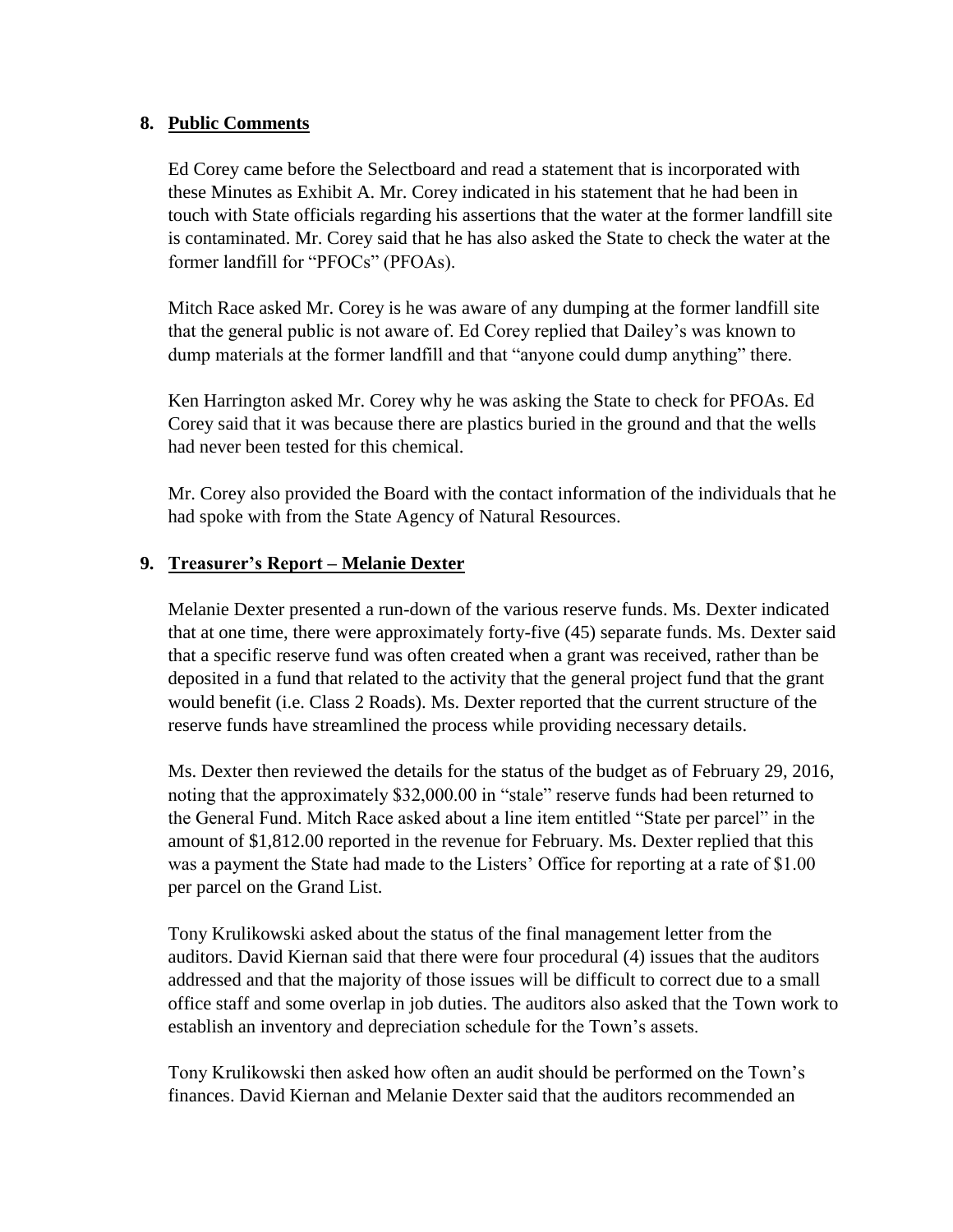annual audit but the current Town policy provides for an audit every three (3) years. Mitch Race asked Ms. Dexter is she recommended an annual audit and she said that she did. David Kiernan said that an annual audit is a wise decision as it allows for accurate tracking of the taxpayer's money and insures that proper accounting procedures are being followed. Ms. Dexter added that the cost of an annual audit would be offset by any major errors that could be avoided as a result of proper oversight. Art Whitman asked how the Selectboard can change the policy to allow for an audit every year and David Kiernan said he would circulate a change in the policy for review at the next meeting.

#### **10. Road Foreman Report**

Steve Washburn was ill and not available to give the Road Crew report. David Kiernan reported that with the mild weather, overtime had not been an issue and the salt and sand were clearly well under-budget. Mr. Kiernan said that the pot holes on the roads were being filled with gravel as a temporary fix until the frost had receded. Mr. Kiernan further reported that the Road Crew was working on cutting brush, replacing road signs and doing general maintenance and did not anticipate much of a "mud season" this year. Ken Harrington asked if the Town would put out signs warning heavy trucks about muddy roads and Mr. Kiernan said that he wasn't aware of any signs but that the Selectboard could ban heavy trucks from certain roadways if they so choose.

Art Whitman added that the Road Crew had been very responsive regarding calls about pot holes.

Ken Harrington then asked about new road applications and changes to the requirements for said roads. Mr. Kiernan said that he was working on a new policy that clearly outlined the limits for grade, ditching and distance between culverts.

#### **11. Property Purchase 510 North Road – Bank Options**

David Kiernan informed the Selectboard that he had believed that this transaction would be further along by the meeting and he would be able to discuss financing. Mr. Kiernan said any discussion regarding the status of the purchase of this property would need to be discussed in Executive Session.

#### **12. Cole Hall Projects**

Mr. Kiernan reminded the Boar that the plans for the drop-ceiling and individual offices upstairs were determined to be unfeasible due to cost and the fact that all if the upstairs employees work part-time (making heating and cooling costs an issue during times the offices are unoccupied). Mr. Kiernan said that the plans now are to keep the space open with some restorative work taking place, including some stamping of the tin ceiling, painting, and new window treatments. Mr. Kiernan said that new lights and fans would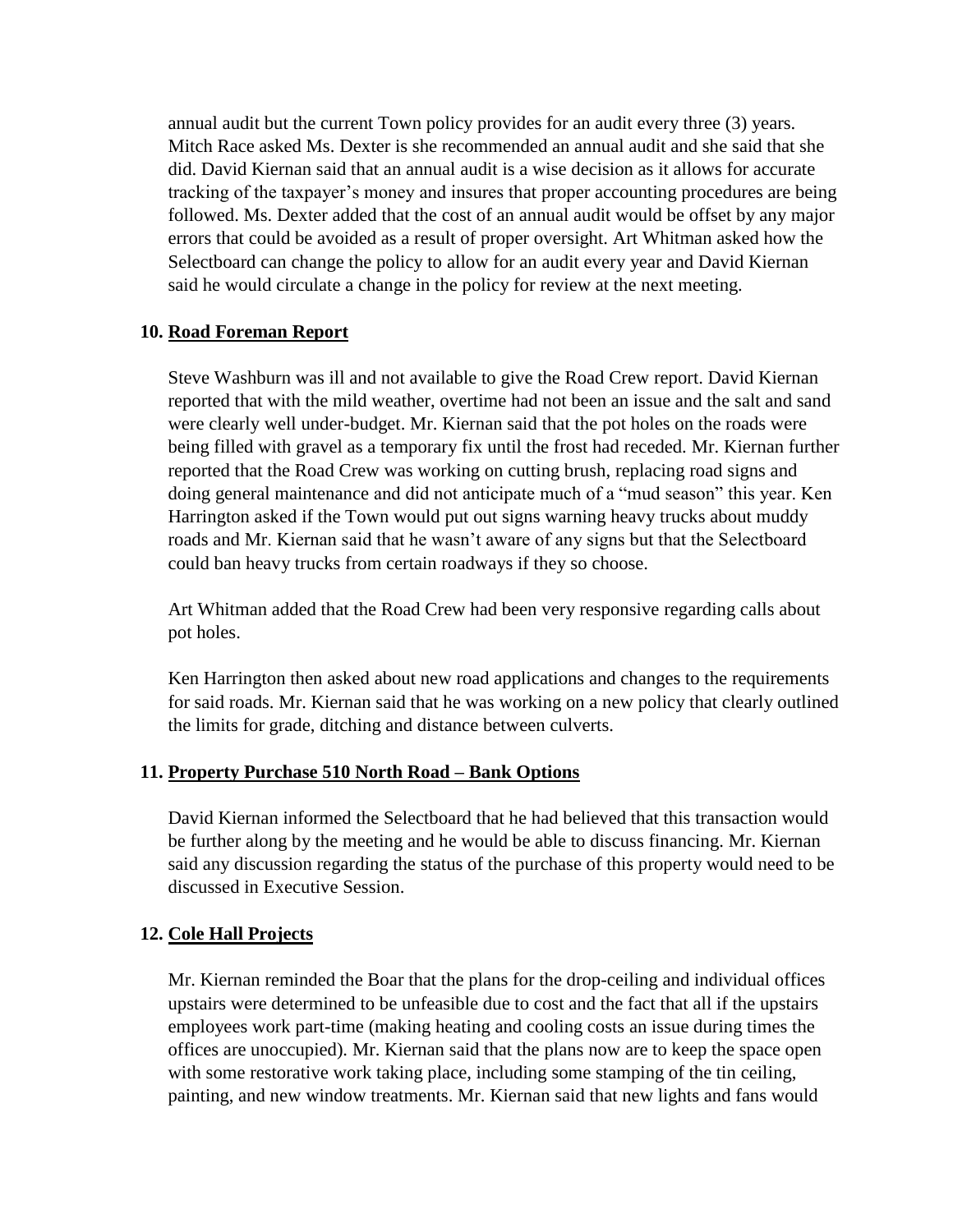also be added, as well as a wall in the balcony area (which will continue to be used for storage). David Kiernan said the downstairs was largely finished but there was a question as to whether or not the entire area was ADA compliant and a wall may be added between the Town Administrator and Treasurer's office space. Mr. Kiernan said that he hoped that the indoor improvements would be finished this fiscal year so that outside painting could begin in FY17,

## **13. Town Administrator's Report**

#### **a) Around the Block Sidewalk Project**

David Kiernan reported that the approval of the final plans by the State had been delayed by changes in personnel and duties at the State agency reviewing the plans. Mr. Kiernan said that the project could be put out to bid following State approval. Ken Harrington asked how long the project was expected to take once underway. Mr. Kiernan replied that it would only be a few weeks. Mr. Harrington asked if the project could be scheduled for after the school year concludes and Mr. Kiernan said that the Town cannot make demands on timing as any larger construction company would need to use this project as a filler between larger jobs. Mr. Kiernan went on to say that the lowest bid would be taken for the project and that the vendor would need to be on an approved list by VTrans.

## **b) State Structures Grant – Shaftsbury Hollow**

David Kiernan informed the Board that he was currently looking into funding for the project on Shaftsbury Hollow Road that will likely result in the sleeving of a culvert. Mr. Kiernan said that he was in contact with the State, BCRC and Better Back Roads but he didn't expect to get as much money for the project as originally anticipated. Mr. Kiernan did point out that there was time to sort out the funding aspect of the project as any serious problems with the roads are not "imminent."

# **c) State Class 2 Road Grant – Resurfacing – Airport Road and East Road**

David Kiernan presented the State Class 2 Road Grant to the Board, which required three (3) separate approvals:

Motion: Tony Krulikowski moved to approve the Annual Financial Plan for the Town Highways that provides \$82,077.00 for Class 2 Roads and \$76,000.00 for Class 3 Roads in State funds for this year. As a result of this grant, the Town will need to contribute \$31,245.00 to the paving project on East Road and \$10,377.00 for the repairs on Airport Road. Art Whitman seconded. 4-0-0 Motion approved.